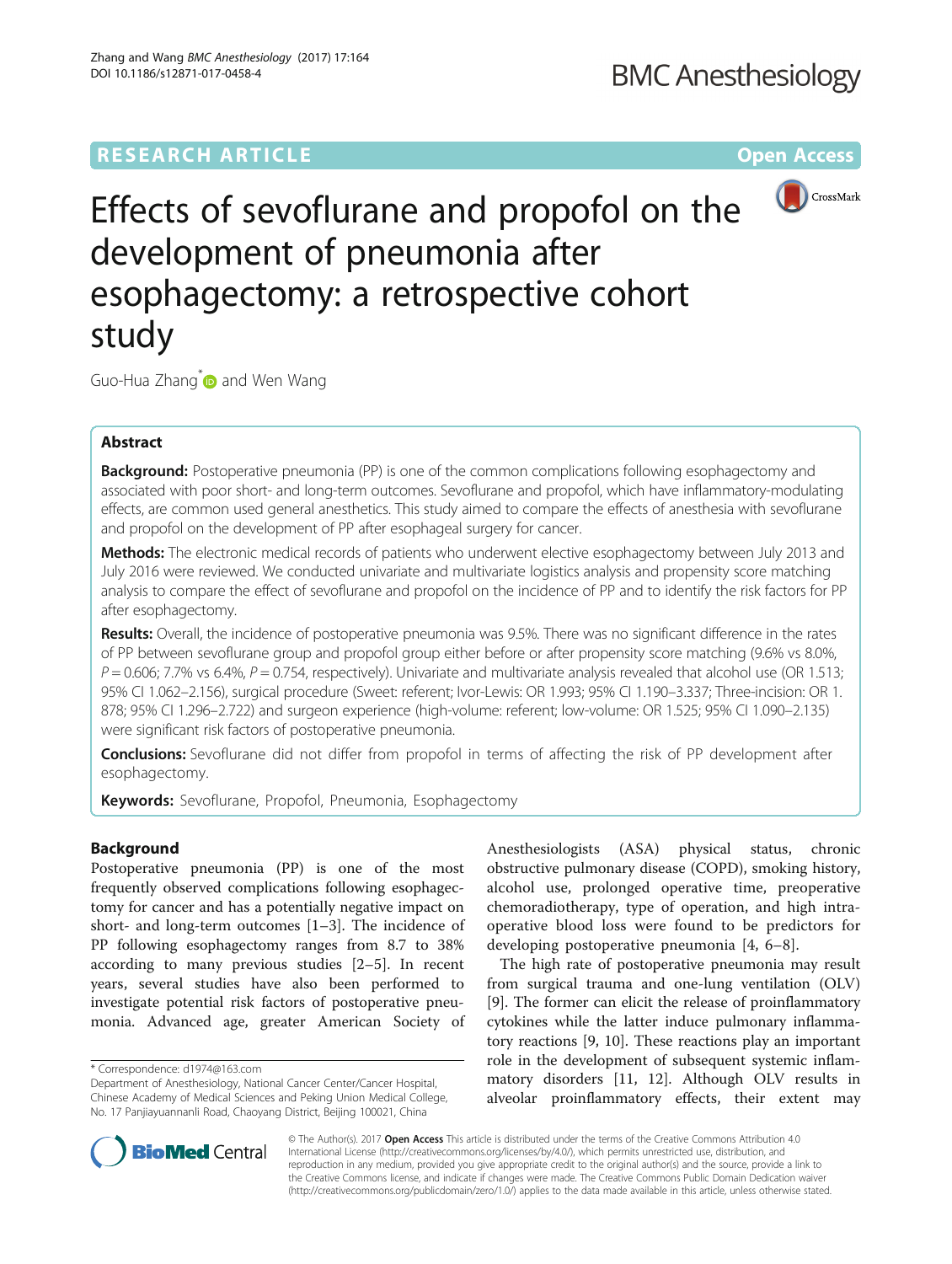depend on administration of anesthetics [\[13\]](#page-6-0). Sevoflurane and propofol are commonly used general anesthetics and have been shown to modulate the inflammatory responses in experimental and clinical studies [[14](#page-6-0)–[18](#page-6-0)]. However, there have been few clinical studies to investigate which anesthetic can be more helpful to reduce PP after esophageal surgery for cancer.

Thus, our retrospective study aimed to (1) compare the effects of sevoflurane-based inhalational and propofol-based total intravenous anesthesia on the incidence of PP and (2) to identify risk factors of PP following esophagectomy.

## Methods

This is a retrospective cohort study. Patients who underwent elective esophageal cancer surgery under general anesthesia between July 2013 and July 2016 in our hospital were identified through our electronic medical recording system.

We excluded patients with missing data or those who were not anesthetized with sevoflurane or propofol. All eligible patients were divided into two groups based on anesthetic method: sevoflurane group and propofol group. Anesthesia was induced with midazolam, propofol, opioids, cisatracurium/rocuronium in all patients and maintained with sevoflurane or propofol combined with opioids in each group, respectively. During twolung ventilation and OLV, tidal volume was set to 6– 8 mL/kg with positive end expiratory pressure (PEEP)  $(5-10 \text{ cm } H_2O)$  if necessary and peak inspiratory pressure kept under 35 cm  $H<sub>2</sub>O$ . The fraction of inspired oxygen was adjusted to achieve pulse oxygen saturation > 95% and the respiratory rate set to maintain end-tidal  $CO<sub>2</sub>$  concentrations between 35 to 45 mmHg. Generally, neostigmine 2 mg and atropine 1 mg were injected to reverse the action of muscle relaxants at the end of surgery. Most of the patients were routinely extubated at the end of surgery in the operating theatre and then transferred to the post-anesthesia care unit (PACU). They usually stayed in PACU for at least 30 min and were discharged from PACU after reaching the discharge criteria. Only those who did not meet the extubation standards were transferred to intensive care unit (ICU) for mechanical ventilation. Besides, some patients who underwent reoperation or those who developed severe respiratory dysfunction (PaO<sub>2</sub><60 mmHg and/or  $PaCO<sub>2</sub> > 55$  mmHg) due to various causes in surgical ward after surgery were re-admitted to ICU for ventilator support. Some patients transferred to ICU only received close observation and further treatment without being ventilated. Patient-controlled intravenous analgesia was used in both groups.

All studied variables were obtained by reviewing the electronic medical records and divided into baseline characteristics, intraoperative parameters, and postoperative

outcomes. A detailed description of studied variables was listed in Table [1.](#page-2-0) The primary outcome was the occurrence of postoperative pneumonia which was suspiciously diagnosed based on clinical features (body temperature ≥ 38 °C, leukocyte count >11.0  $\times$  10<sup>9</sup>/L or <4.0  $\times$  10<sup>9</sup>/L and purulent secretions) and confirmed by radiographic findings (infiltrative abnormalities) or tracheal aspirates culture [[1](#page-6-0), [19\]](#page-6-0). Once diagnosed as pneumonia, patients were generally treated with antibiotics, physical therapy (taking deep breath, coughing, chest percussion, atomization inhalation, aspiration of sputum), and if necessary, mechanical ventilation according to hospital protocol. We only included patients with definite PP diagnosis which was indicated explicitly in the electronic medical records.

Data were reported as means ± standard deviation (SD) or frequency and percentage (n, %). The Student t test, Mann-Whitney U test, Chi-square test, or Fisher's exact test was performed for statistical analysis when appropriate. Propensity score matching analysis was also used to allow an unbiased comparison. Patients in propofol group were matched with those in sevoflurane group at a ratio of 1:1 using the nearest neighbor matching with a caliper of 0.001. Besides, we also conducted univariate and multivariate logistic regression analysis to identify independent risk factors for PP. Variables with a  $P < 0.1$  in univariate analysis were entered in multivariate logistic regression model. Odd ratios (OR) with 95% confidence intervals (CI) were calculated. A value of  $P \lt \mathbb{R}$ 0.05 was considered statistically significant. All statistical analysis were conducted using the SPSS software (Statistical Package for the Social Sciences, version 22.0, SPSS Inc., Chicago, IL).

## Results

## Study population

In the study period, we identified a total of 2321 patients through our electronic medical records. Of these patients, 662 were excluded from this study according to our exclusion criteria, including 36 patients with missing data and 626 patients anesthetized with anesthetics other than sevoflurane or propofol. Thus, 1659 patients were included in the final analysis. The mean age was 60.7 ± 8.4 years old with 83.4% ( $n = 1383$ ) being male. Among the included 1659 patients, 1571 (94.7%) received sevoflurane inhalational anesthesia while only 88 (5.3%) received propofol intravenous anesthesia. Overall, 158 (9.5%) patients developed postoperative pneumonia. In our cohort of 1659 patients, 92 (5.5%) were admitted or readmitted to the ICU. Only 38 (2.3%) patients did not meet the extubation standards, 33 (2.0%) were re-intubated for mechanical ventilation and 2 (0.1%) received noninvasive ventilation.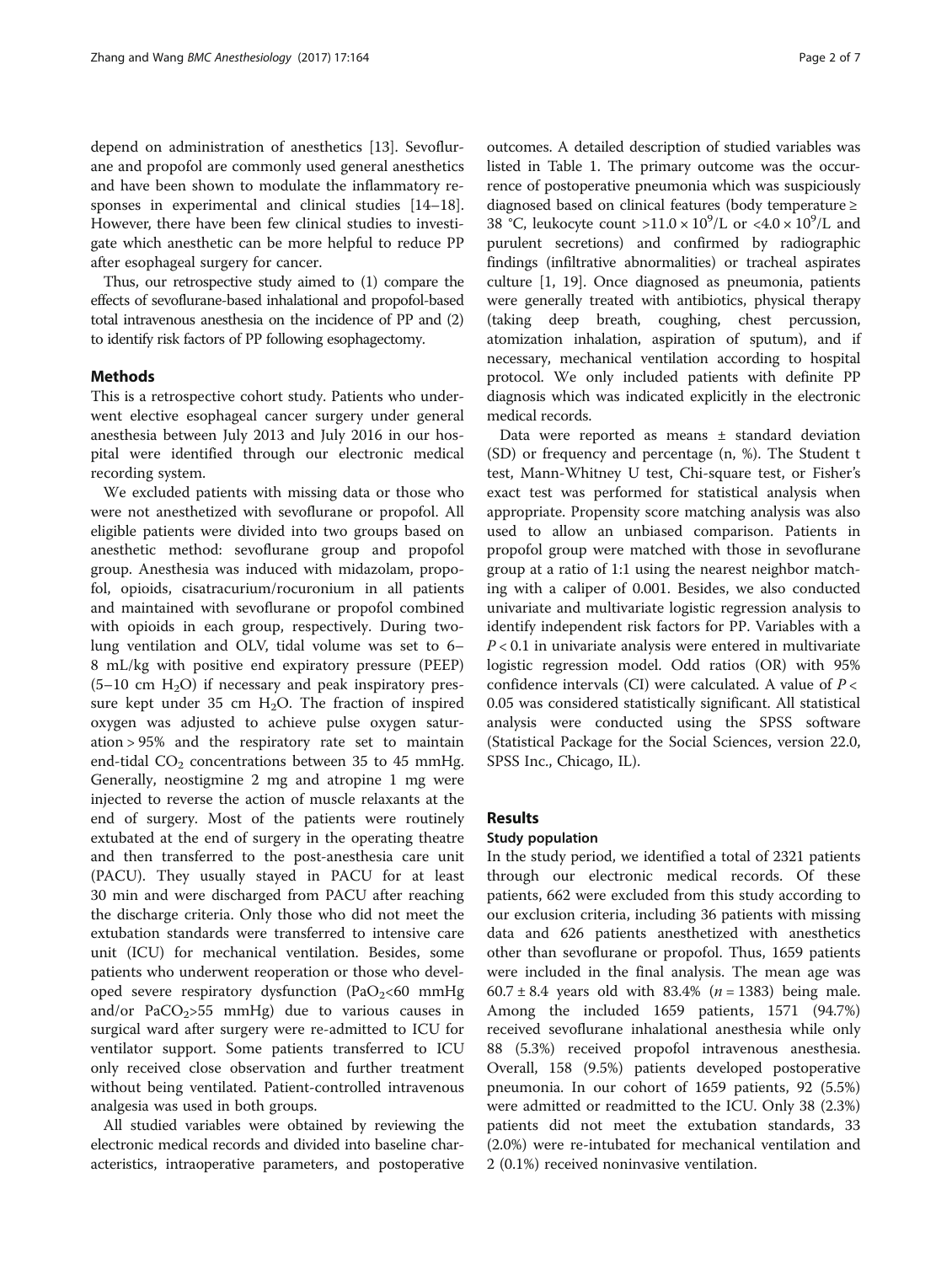| Variables                               | Total           | Before Matching        |                    |            | After Matching     |                    |            |  |
|-----------------------------------------|-----------------|------------------------|--------------------|------------|--------------------|--------------------|------------|--|
|                                         | $(n = 1659)$    | Group S ( $n = 1571$ ) | Group P $(n = 88)$ | $P$ -value | Group S $(n = 78)$ | Group P $(n = 78)$ | $P$ -value |  |
| Age (years)                             | $60.7 \pm 8.4$  | $60.7 \pm 8.4$         | $61.0 \pm 8.1$     | 0.740      | $60.9 \pm 8.0$     | $60.7 \pm 8.1$     | 0.890      |  |
| Male                                    | 1383 (83.4)     | 1304 (83.0)            | 79 (89.8)          | 0.097      | 65 (83.3)          | 69 (88.5)          | 0.357      |  |
| BMI ( $kg·m-2$ )                        | $23.6 \pm 3.2$  | $23.7 \pm 3.2$         | $23.3 \pm 3.4$     | 0.251      | $23.2 \pm 3.4$     | $23.2 \pm 3.5$     | 0.926      |  |
| $ASA \geq    $                          | 209 (12.6)      | 206 (13.1)             | 3(3.4)             | 0.008      | 2(2.6)             | 2(2.6)             | 1.000      |  |
| Hypertension                            | 416 (25.1)      | 338 (24.7)             | 28 (31.8)          | 0.134      | 12 (15.4)          | 22 (28.2)          | 0.052      |  |
| Diabetes mellitus                       | 117(7.1)        | 105(6.7)               | 12(13.6)           | 0.013      | 6(7.7)             | 6(7.7)             | 1.000      |  |
| Coronary artery disease                 | 75 (4.5)        | 69 (4.4)               | 6(6.8)             | 0.286      | 2(2.6)             | 2(2.6)             | 1.000      |  |
| Alcohol use                             | 972 (58.6)      | 917 (58.4)             | 55 (62.5)          | 0.444      | 43 (55.1)          | 46 (59.0)          | 0.628      |  |
| Smoking history                         | 1071 (64.6)     | 1009 (64.2)            | 62 (70.5)          | 0.235      | 47 (60.3)          | 55 (70.5)          | 0.178      |  |
| Preoperative chemoradiotherapy          | 130 (7.8)       | 128(8.1)               | 2(2.3)             | 0.046      | 3(3.8)             | 2(2.6)             | 0.649      |  |
| Preoperative Laboratory                 |                 |                        |                    |            |                    |                    |            |  |
| GLU (mmol/L)                            | $5.5 \pm 1.0$   | $5.5 \pm 1.0$          | $5.4 \pm 1.0$      | 0.503      | $5.3 \pm 0.7$      | $5.4 \pm 0.9$      | 0.570      |  |
| Cr (µmol/L)                             | $75.9 \pm 14.1$ | $75.8 \pm 14.1$        | $77.4 \pm 13.6$    | 0.319      | $76.7 \pm 12.5$    | $77.1 \pm 13.9$    | 0.832      |  |
| ALB (g/L)                               | $43.9 \pm 3.3$  | $43.9 \pm 3.3$         | $43.8 \pm 3.3$     | 0.599      | $43.6 \pm 3.4$     | $43.6 \pm 3.2$     | 0.930      |  |
| Hct (%)                                 | $42.4 \pm 4.5$  | $42.4 \pm 4.5$         | $42.6 \pm 4.0$     | 0.766      | $42.6 \pm 3.5$     | $42.6 \pm 4.0$     | 0.990      |  |
| Total fluids (mL)                       | $2657 \pm 761$  | $2649 \pm 761$         | $2809 \pm 747$     | 0.054      | $2710 \pm 698$     | $2736 \pm 692$     | 0.818      |  |
| Total crystalloid (mL)                  | $1896 \pm 615$  | $1881 \pm 613$         | $2160 \pm 593$     | < 0.001    | $2071 \pm 561$     | $2100 \pm 529$     | 0.736      |  |
| Total colloid (mL)                      | $668 \pm 375$   | $672 \pm 380$          | $585 \pm 265$      | 0.004      | $603 \pm 305$      | $577 \pm 268$      | 0.578      |  |
| Operation time (min)                    | $249 \pm 95$    | $248 \pm 95$           | $255 \pm 90$       | 0.537      | $262 \pm 88$       | $245 \pm 80$       | 0.212      |  |
| Intraoperative hypotension <sup>a</sup> | 275 (16.6)      | 266 (16.9)             | 9(10.2)            | 0.100      | 8(10.3)            | 9(11.5)            | 0.797      |  |
| Intraoperative hypoxemia b              | 227 (13.7)      | 214 (13.6)             | 13 (14.8)          | 0.760      | 11(14.1)           | 11(14.1)           | 1.000      |  |
| Blood transfusion                       | 225 (13.6)      | 216 (13.7)             | 9(10.2)            | 0.348      | 5(6.4)             | 7(9.0)             | 0.548      |  |
| Tumor location                          |                 |                        |                    | 0.002      |                    |                    | 0.876      |  |
| Upper third                             | 161 (9.7)       | 155 (9.9)              | 6(6.8)             |            | 3(3.8)             | 5(6.4)             |            |  |
| Middle third                            | 729 (43.9)      | 686 (43.7)             | 43 (48.9)          |            | 39 (50.0)          | 38 (48.7)          |            |  |
| Lower third                             | 449 (27.1)      | 415 (26.4)             | 34 (38.6)          |            | 32 (41.0)          | 30 (38.5)          |            |  |
| Gastroesophageal junction               | 320 (19.3)      | 315 (20.1)             | 5(5.7)             |            | 4(5.1)             | 5(6.4)             |            |  |
| Tumor histology                         |                 |                        |                    | 0.116      |                    |                    | 0.585      |  |
| Adenocarcinoma                          | 378 (22.8)      | 365 (23.2)             | 13 (14.8)          |            | 12 (15.4)          | 13 (16.7)          |            |  |
| Squamous                                | 1177 (70.9)     | 1106 (70.4)            | 71 (80.7)          |            | 60 (76.9)          | 62 (79.5)          |            |  |
| Other                                   | 104(6.3)        | 100(6.4)               | 4(4.5)             |            | 6(7.7)             | 3(3.8)             |            |  |
| Tumor stage                             |                 |                        |                    | 0.085      |                    |                    | 0.346      |  |
|                                         | 302 (18.2)      | 292 (18.6)             | 10(11.4)           |            | 10 (12.8)          | 8(10.3)            |            |  |
| Ш                                       | 486 (29.3)      | 450 (28.6)             | 36 (40.9)          |            | 27 (34.6)          | 31 (39.7)          |            |  |
| $\  \ $                                 | 714 (43.0)      | 677 (43.1)             | 37 (42.0)          |            | 31 (39.7)          | 35 (44.5)          |            |  |
| ${\sf IV}$                              | 5(0.3)          | 5(0.3)                 | 0(0)               |            | 0(0)               | 0(0)               |            |  |
| <b>NA</b>                               | 152 (9.2)       | 147 (9.4)              | 5(5.7)             |            | 10 (12.8)          | 4(5.1)             |            |  |
| Minimally invasive approach             | 321 (19.3)      | 306 (19.5)             | 15 (17.0)          | 0.574      | 14 (17.9)          | 13 (16.7)          | 0.832      |  |
| Surgical procedure                      |                 |                        |                    | 0.902      |                    |                    | 0.561      |  |
| Sweet                                   | 1136 (68.5)     | 1077 (68.6)            | 59 (67.0)          |            | 50(64.1)           | 55 (70.5)          |            |  |
| Ivor-Lewis                              | 148 (8.9)       | 139 (8.8)              | 9(10.2)            |            | 11(14.1)           | 7(9.0)             |            |  |

<span id="page-2-0"></span>Table 1 Comparison of preoperative and intraoperative variables before and after propensity score matching between sevoflurane group and propofol group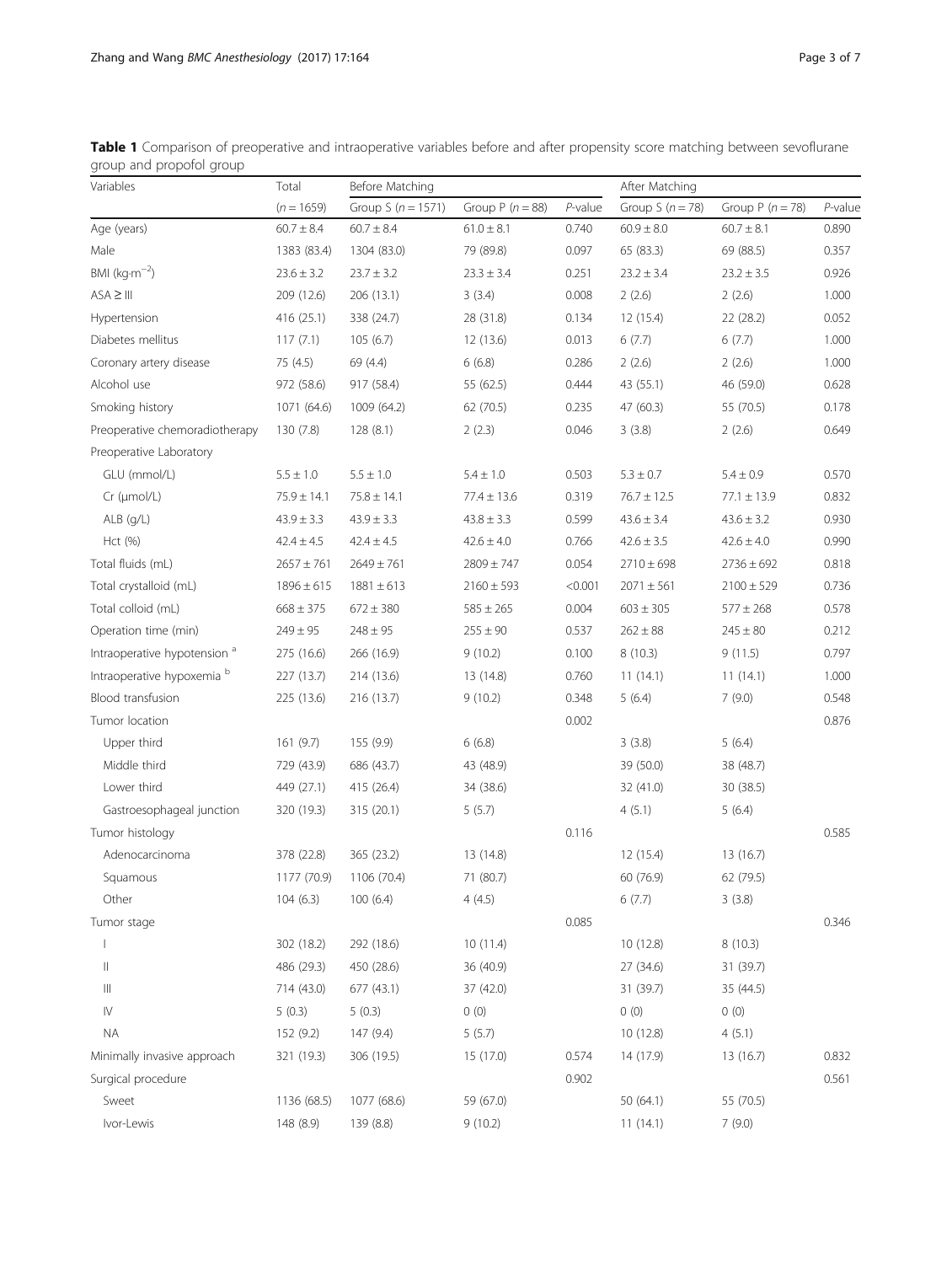| Variables                | Total        | Before Matching        |                    |            | After Matching     |                    |            |
|--------------------------|--------------|------------------------|--------------------|------------|--------------------|--------------------|------------|
|                          | $(n = 1659)$ | Group S ( $n = 1571$ ) | Group P $(n = 88)$ | $P$ -value | Group S $(n = 78)$ | Group P $(n = 78)$ | $P$ -value |
| Three-incision           | 375 (22.6)   | 355 (22.6)             | 20(22.7)           |            | 17 (21.8)          | 16(20.5)           |            |
| Surgeon experience       |              |                        |                    | < 0.001    |                    |                    | 0.872      |
| High-volume <sup>c</sup> | 1099 (66.2)  | 1058 (67.3)            | 41 (46.6)          |            | 35 (44.9)          | 36 (46.2)          |            |
| Low-volume <sup>d</sup>  | 560 (33.8)   | 513 (32.7)             | 47 (53.4)          |            | 43 (55.1)          | 42 (53.8)          |            |

Table 1 Comparison of preoperative and intraoperative variables before and after propensity score matching between sevoflurane group and propofol group (Continued)

Values are expressed as mean  $\pm$  standard deviation or number of patients (n, %)

Abbreviations: S sevoflurane, P propofol, BMI body mass index, ASA American Society of Anesthesiologist, GLU glucose, Cr serum creatinine, ALB albumin, Hct hematocrit, NA not available

<sup>a</sup>Intraoperative hypotension: lowest systolic blood pressure < 80 mmHg or use of any vasopressor during operation

<sup>b</sup>Intraoperative hypoxemia: arterial oxygen saturation by pulse oximetry <90%

 $\epsilon$ High-volume:  $\geq 100$  esophagectomy in three years due to the vear-

Low-volume: <100 esophagectomy in three years

### Anesthetic type

The baseline characteristics and intraoperative parameters of the included patients according to the anesthetic type were presented in Table [1](#page-2-0). Before propensity matching, there was an uneven distribution of confounders between sevoflurane and propofol groups. More patients experienced preoperative chemoradiotherapy  $(P = 0.046)$  and less had a history of diabetes mellitus ( $P = 0.013$ ) in sevoflurane group compared with propofol group. Besides, patients in the propofol group were infused more crystalloid  $(P<0.001)$  and less colloid  $(P=0.004)$  than those in sevoflurane group. There were also significant differences in ASA classification ( $P = 0.008$ ), tumor location ( $P = 0.002$ ) and surgeon experience  $(P < 0.001)$  between two groups. To allow an unbiased comparison, a propensity score matching analysis was conducted to minimize intergroup differences in some cofounders [[20](#page-6-0)]. After propensity matching, 78 patients in propofol group were successfully matched with 78 patients in sevoflurane group with all P values >0.05 (Table [1](#page-2-0)), ensuring an even distribution of confounders between two groups.

Table 2 showed comparisons of postoperative clinical outcomes before and after propensity score matching.

Before propensity score matching, 151 (9.6%) patients in sevoflurane group and 7(8.0%) in propofol group developed PP. After propensity score matching, the incidences of PP were 7.7 and 6.4% in sevoflurane group and propofol group, respectively. No statistically significant difference in the incidence of PP was found between sevoflurane and propofol groups either before  $(P = 0.606)$  or after propensity score matching  $(P = 0.606)$ 0.754). Although the average postoperative hospital stay was significantly longer in sevoflurane group compared with propofol group before propensity score matching  $(P = 0.003)$ , it was not significantly different between two groups after propensity score matching  $(P = 0.307)$ . The other postoperative clinical outcomes also showed no difference between two groups either before or after propensity score matching.

## Risk factors for PP

The results of both the univariate and multivariate analysis of the risk factors for PP were summarized in Table [3.](#page-4-0) Variables with  $P$  value <0.1 in univariate analysis and our interested factor (anesthetic) were entered in multivariate logistic regression model to identify independent

Table 2 Comparison of postoperative clinical outcomes before and after propensity score matching between sevoflurane group and propofol group

| Postoperative Outcomes                   | Before Matching     |                   | After Matching |                   |                   |         |
|------------------------------------------|---------------------|-------------------|----------------|-------------------|-------------------|---------|
|                                          | Group $S(n = 1571)$ | Group $P(n = 88)$ | $P$ -value     | Group $S(n = 78)$ | Group $P(n = 78)$ | P-value |
| Postoperative pneumonia                  | 151 (9.6)           | 7(8.0)            | 0.606          | 6(7.7)            | 5(6.4)            | 0.754   |
| ICU admission                            | 88 (5.6)            | 4(4.5)            | 0.674          | 4(5.1)            | 2(2.6)            | 0.405   |
| Reintubation                             | 33(2.1)             | 0(0)              | 0.170          | 2(2.6)            | 0(0)              | 0.155   |
| Reoperation                              | 34(2.2)             | 0(0)              | 0.163          | 1(1.3)            | 0(0)              | 0.316   |
| Total hospital stay <sup>a</sup>         | $20 \pm 12$         | $19 + 7$          | 0.061          | $19 + 7$          | $18 \pm 6$        | 0.566   |
| Postoperative hospital stay <sup>b</sup> | $15 \pm 11$         | $13 \pm 6$        | 0.003          | $13 \pm 5$        | $12 \pm 5$        | 0.307   |
| In-hospital mortality                    | 3(0.2)              | 0(0)              | 0.682          | 0(0)              | 0(0)              |         |

Values are expressed as mean ± standard deviation or number of patients (n, %)

Abbreviations: S sevoflurane, P propofol, ICU intensive care unit

<sup>a</sup>Total hospital length of stay: period between the admission and discharge day

<sup>b</sup>Postoperative length of stay: period between the day of surgery and the day of discharge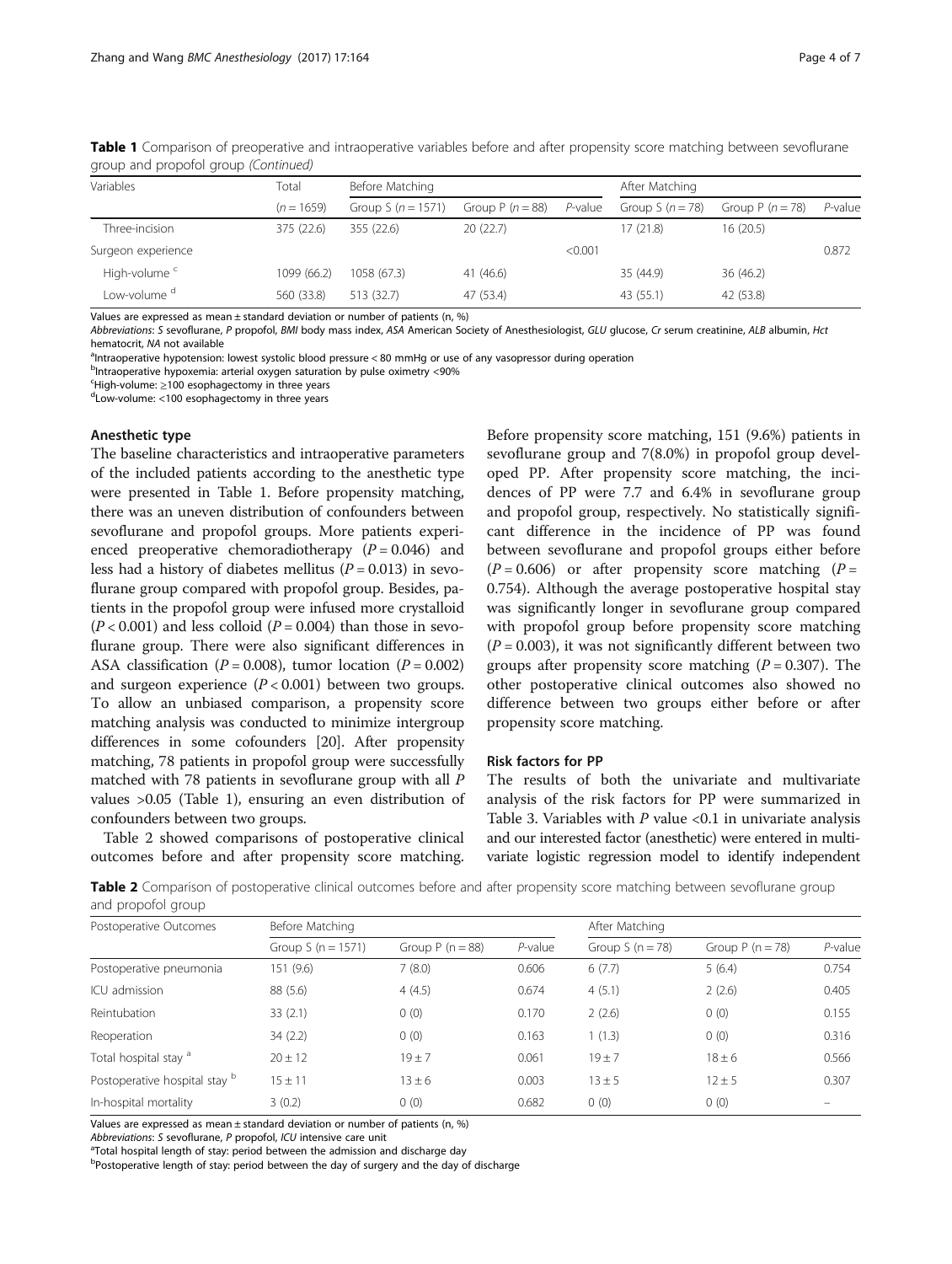| Characteristics             | Univariate   |                 |            | Multivariate |                 |            |  |
|-----------------------------|--------------|-----------------|------------|--------------|-----------------|------------|--|
|                             | <b>OR</b>    | 95% CI          | $P$ -value | OR           | 95% CI          | $P$ -value |  |
| <b>BMI</b>                  | 0.933        | $0.886 - 0.983$ | 0.010      | 0.935        | $0.887 - 0.985$ | 0.012      |  |
| Alcohol use                 | 1.592        | 1.122-2.261     | 0.009      | 1.513        | $1.062 - 2.156$ | 0.022      |  |
| Total fluids                | 1.000        | $1.000 - 1.000$ | 0.071      |              |                 |            |  |
| Total crystalloid           | 1.000        | 1.000-1.000     | 0.096      |              |                 |            |  |
| Blood transfusion           | 1.570        | 1.026-2.401     | 0.038      |              |                 |            |  |
| Operation time              | 1.003        | $1.001 - 1.004$ | 0.001      |              |                 |            |  |
| Anesthetic                  |              |                 | 0.607      |              |                 |            |  |
| Sevoflurane                 | $\mathbf{1}$ | Referent        |            |              |                 |            |  |
| Propofol                    | 0.813        | 0.369-1.791     |            |              |                 |            |  |
| Tumor location              |              |                 | 0.080      |              |                 |            |  |
| Gastroesophageal junction   | 1            | Referent        |            |              |                 |            |  |
| Upper third                 | 2.128        | 1.109-4.081     |            |              |                 |            |  |
| Middle third                | 1.797        | 1.079-2.993     |            |              |                 |            |  |
| Lower third                 | 1.467        | $0.840 - 2.561$ |            |              |                 |            |  |
| Tumor histology             |              |                 | 0.090      |              |                 |            |  |
| Adenocarcinoma              | 1            | Referent        |            |              |                 |            |  |
| Squamous                    | 1.594        | 1.027-2.475     |            |              |                 |            |  |
| Other                       | 1.128        | $0.495 - 2.572$ |            |              |                 |            |  |
| Minimally invasive approach | 1.417        | $0.965 - 2.080$ | 0.076      |              |                 |            |  |
| Surgical procedure          |              |                 | < 0.001    |              |                 | 0.001      |  |
| Sweet                       | $\mathbf{1}$ | Referent        |            | $\mathbf{1}$ | Referent        |            |  |
| Ivor-Lewis                  | 2.019        | $1.211 - 3.367$ |            | 1.993        | 1.190-3.337     |            |  |
| Three-incision              | 1.922        | 1.330-2.777     |            | 1.878        | 1.296-2.722     |            |  |
| Surgeon experience          |              |                 | 0.010      |              |                 | 0.039      |  |
| High-volume <sup>a</sup>    | 1            | Referent        |            | $\mathbf{1}$ | Referent        |            |  |
| Low-volume <sup>b</sup>     | 1.550        | 1.111-2.161     |            | 1.525        | 1.090-2.135     |            |  |

<span id="page-4-0"></span>Table 3 Univariate and Multivariate analyses of factors associated with postoperative pneumonia

Abbreviation: BMI body mass index, OR odd ratios, CI confidence intervals

 $^{\circ}$ High-volume:  $\geq$ 100 esophagectomy in three years

Low-volume: <100 esophagectomy in three years

risk factors for PP. On multivariate analysis, the independent risk factors for PP were alcohol use (OR 1.513; 95% CI 1.062–2.156), surgical procedure (Sweet: referent; Ivor-Lewis: OR 1.993; 95% CI 1.190–3.337; Three-incision: OR 1.878; 95% CI 1.296–2.722) and surgeon experience (highvolume: referent; low-volume: OR 1.525; 95% CI 1.090– 2.135). It was noteworthy that increased body mass index (BMI) appeared to be associated with decreased likelihood of PP (OR 0.935; 95% CI 0.887–0.985). However, neither univariate nor multivariate analysis showed that propofol was associated with the risk of developing PP.

## **Discussion**

We conducted this retrospective single-center study to explore the relationship between anesthetic agent and postoperative pneumonia in patients who underwent elective esophageal cancer surgery. Overall, the incidence

of PP was 9.6% in sevoflurane group compared with 8.0% in propofol group. Neither the entire cohort nor the propensity score-matched cohort showed any statistically significant difference in PP incidence between two groups.

Propofol and sevoflurane are common general anesthetics used in clinical practice. Some clinical researches have investigated the pulmonary inflammatorymodulating effects of sevoflurane and propofol during OLV. Their results suggested that sevoflurane suppressed the local alveolar inflammatory responses and reduced inflammatory mediators release in patients undergoing OLV, resulting in better clinical outcomes in thoracic surgery [[13](#page-6-0), [21](#page-6-0), [22\]](#page-6-0). A recent meta-analysis by Sun et al. also showed that inhalational anesthetics might be preferable for OLV during thoracic anesthesia due to their protective effects of attenuating inflammatory responses when compared with propofol-based intravenous anesthesia [[23](#page-6-0)].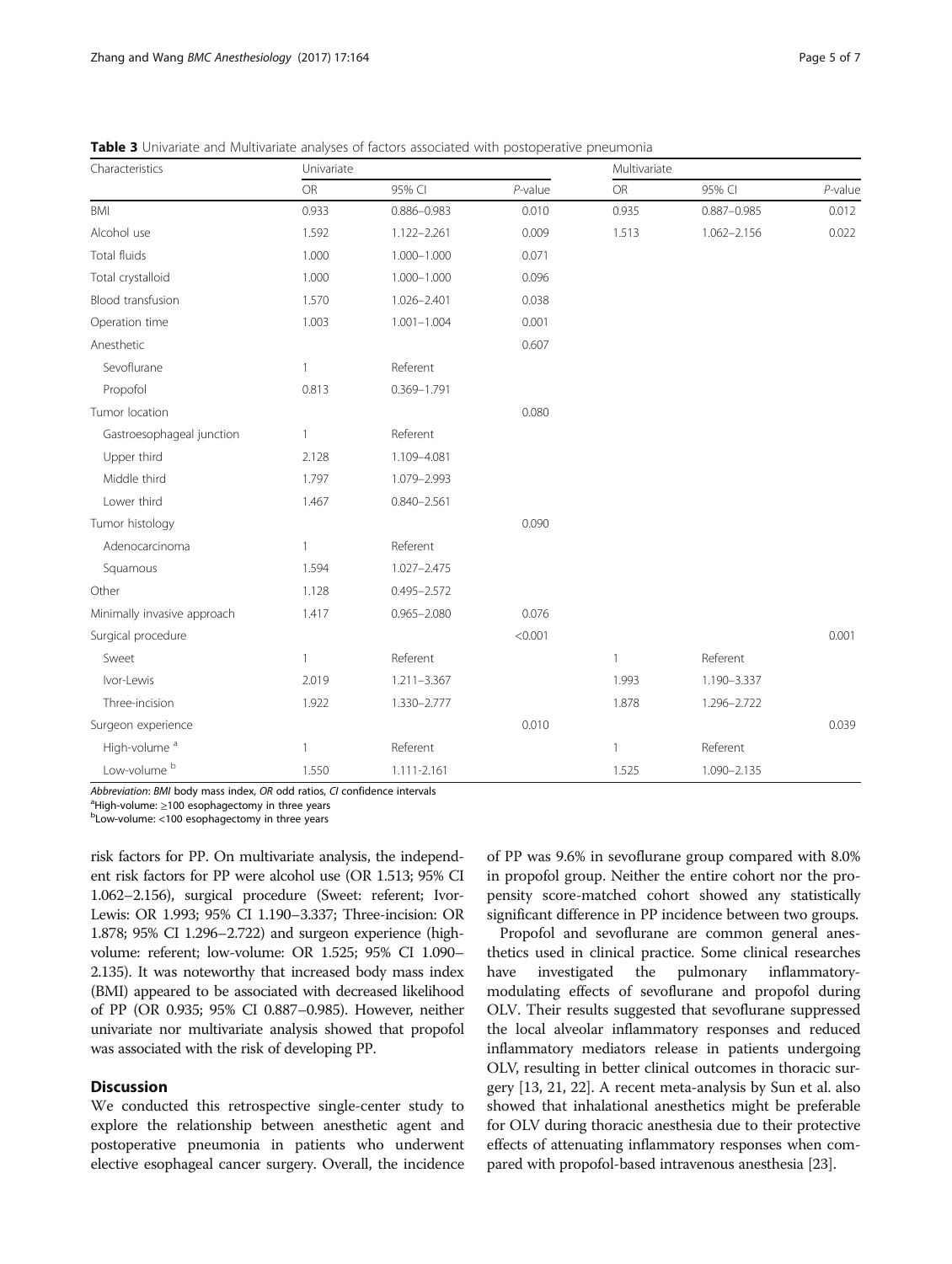However, previous studies mainly addressed the effects of anesthetics on release of inflammatory markers without showing enough data on postoperative clinical outcomes. In addition, esophagectomy might produce greater systemic stress response and less alveolar injury than pulmonary surgery. To our knowledge, few studies have systematically compared the effects of propofol and sevoflurane on the development of PP after esophageal surgery. In our study, we found that two different anesthesia methods had similar effects on the PP rate in patients undergoing esophagectomy. This finding was in accordance with that of Lee's study, where sevoflurane was not proven to be superior to propofol in lowering postoperative pulmonary complications although the former attenuated increases in inflammatory markers at the end of esophageal operations [\[9](#page-6-0)]. It seems that inflammatory-modulating effects of sevoflurane and propofol may not be persistent in the postoperative period [[9, 24\]](#page-6-0).

In this study, we also demonstrated that alcohol use, surgical procedure and surgeon experience were independent risk factors of PP while patients with increased BMI appeared to be associated with less likelihood of PP. As BMI of most patients in this study remained within normal range, the effect of BMI on PP should be considered as merely statistical significance, the corresponding clinical relevance may require further investigation. COPD and preoperative pulmonary infections are determining factors in PP development. However, these diseases were rare in our hospital. Only 14 (0.8%) patients (14 in sevoflurane group and 0 in propofol group,  $P = 0.374$ ) were diagnosed with COPD according to their medical history and pulmonary function and no patients had pulmonary infections prior to operation. As for patients with preoperative pulmonary infections, they were transferred to general hospitals for treatment till the symptoms and signs were completely improved. Otherwise, they would not actually be admitted for surgery. Our findings as well as previous published results have also indicated that patients' physical status and operation correlative factors affected the development of PP more than anesthetics did after esophagectomy.

Several limitations should be considered when interpreting the results in our study. First, certain confounding factors may affect the results given the retrospective design of our study despite the application of propensity score matching analysis. Secondly, we only recruited the patients with confirmed diagnosis of postoperative pneumonia which was indicated explicitly in our electronic medical records. Thirdly, COPD and preoperative pulmonary infections were not considered as comorbidities in this study as these diseases were rare in our hospital. As a specialized cancer center, most patients in our hospital were in better conditions and of less comorbidity than those in general hospitals. Besides, we were lack of data about those with preoperative pulmonary infections who returned to our hospital for surgery after effective treatment. Fourthly, we did not take into account the quality and the type of analgesia (e.g. different opioids or analgesic schemes) because all patients in our study were given intercostal nerve block and patient-controlled intravenous analgesia, and the surgeons would administrate additional analgesics when patients complained of pain. Moreover, postoperative physical therapy such as chest percussion, sputum suctioning, etc., seemed to interfere with pain assessment. Fifthly, patients' blood samples were not regularly obtained to measure levels of inflammatory markers such as IL-6, IL-8 and IL-10. Although we hypothesized that the anesthetics may alter the postoperative inflammation, there were no data available to suggest postoperative inflammation alteration given the retrospective and observational design of our study. We only compared the effect of anesthetics on the incidence of postoperative pneumonia following esophagectomy. Sixthly, postoperative residual curarization (PORC) was a relevant factor for the development of PP [[25](#page-6-0)]. Although all the extubated patients stayed in PACU for at least 30 min and were discharged from PACU after reaching the discharge criteria, there may be still a risk of morbidity in PORC after tracheal extubation under the guidance of only clinical judgment. However, train-of-four (TOF) stimulation monitor was not regularly applied in our hospital and we were lack of relevant data.

## Conclusions

Postoperative pneumonia occurred in 9.5% of patients after esophagectomy in our hospital. Independent predictors of postoperative pneumonia include alcohol use, surgical procedure and surgeon experience. Anesthetic type does not influence the PP risk after esophageal surgery for cancer.

#### **Abbreviations**

ALB: Albumin; ASA: American Society of Anesthesiologist; BMI: Body mass index; CI: Confidence intervals; COPD: Chronic obstructive pulmonary disease; Cr: Serum creatinine; GLU: Glucose; Hct: Hematocrit; ICU: Intensive care unit; NA: Not available; OLV: One-lung ventilation; OR: Odd ratios; P: Propofol; PACU: Postanesthesia care unit; PEEP: Positive end expiratory pressure; PORC: Postoperative residual curarization; PP: Postoperative pneumonia; S: Sevoflurane; SD: Standard deviation; TOF: train-of-four

#### Acknowledgements

Not applicable.

#### Funding

This work has not been funded by any entity.

#### Availability of data and materials

The datasets used or analyzed during the current study are available from the corresponding author upon reasonable request.

#### Authors' contributions

GHZ contributed to the conception and design of the study, analysis and interpretation of data, drafting and modifying the manuscript. WW